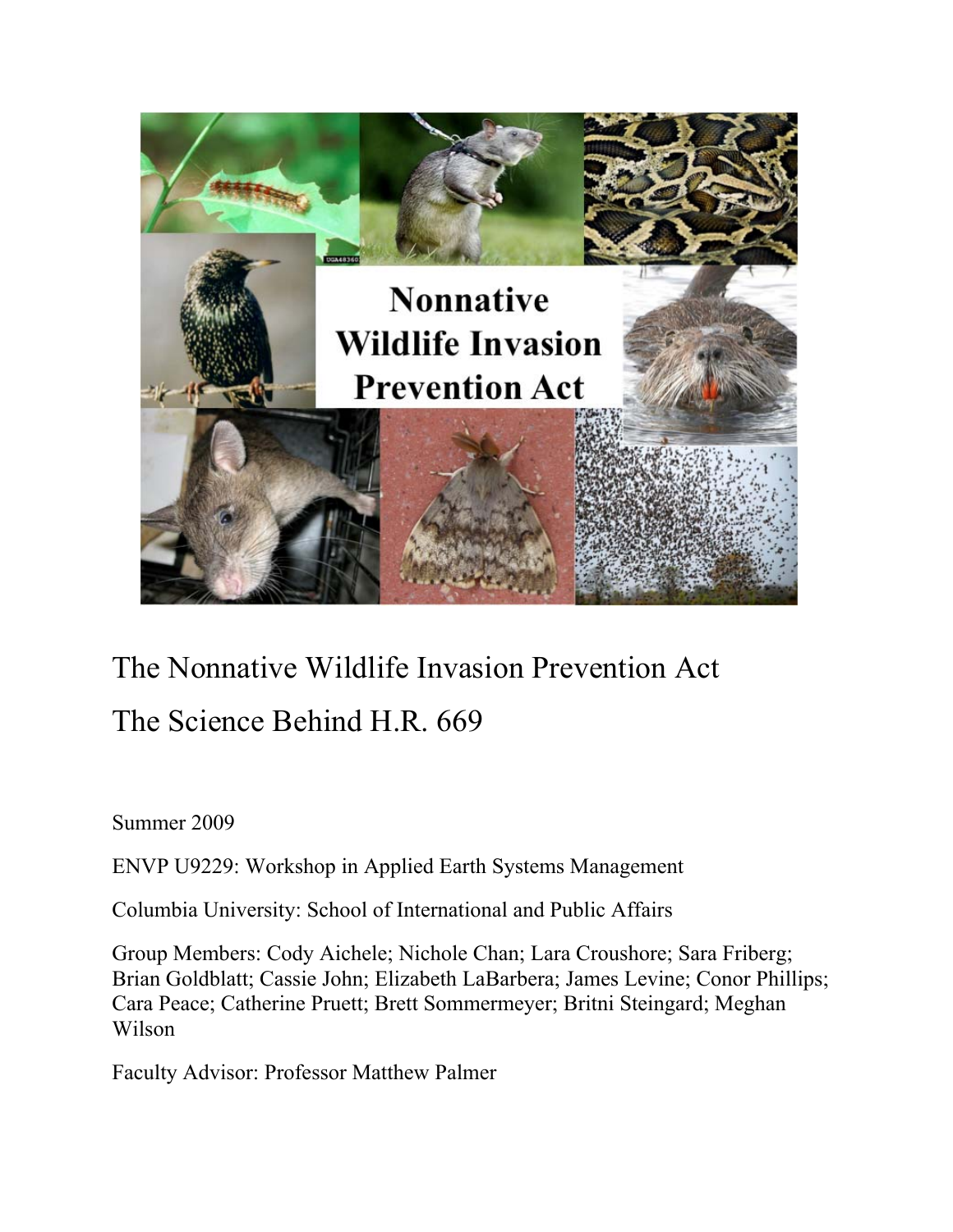#### **Executive Summary**

For the last two decades, there has been a substantial increase in the importation of nonnative wildlife species into the United States – roughly doubling in volume since 1991. This increase has been fueled by the growing demand for rare animal species as pets in conjunction with lowering barriers to international trade and travel that allow importers to deal directly and expeditiously with individual purchasers in the United States. For example, between 2000 and 2004, more than 2,200 non-native animal species were intentionally transported into the country. These species would not pose a significant problem if they remained in their owner's possession and control. Unfortunately, many escape or are deliberately released into regions of the country where they have the potential to establish a viable population and cause harm. As presciently observed in a 1991 report by the Congress Office of Technology Assessment: "Given the high U.S. rates of pet imports—estimated to be hundreds of thousands to millions of wild birds, aquarium fish, and reptiles annually—the potential for pet escapes and releases is great."

The ecological damage caused by nonnative wildlife is well documented. Species native to the United States, in particular, have experienced large losses in the face of encroaching invasive wildlife. Competition, predation, and diseases carried by invasive wildlife are responsible for nearly half of the "threatened" or "endangered" species listings under the Endangered Species Act. For example, the Brown Tree Snake has had a devastating effect upon the bird and lizard populations on the tiny island of Guam. Recent estimates suggest that at least one thousand freeranging Burmese Pythons, brought to Florida through the pet trade, now inhabit the Everglades and compete with the native alligator population for scarce resources. Although difficult to quantify, the economic consequences of this "biological pollution" have also been severe, with \$114 billion expended in the United States each year to control the spread and remedy the damage caused by nonnative animals. In addition to this ecological and economic harm, nonnative wildlife are also potential vectors for the spread of deadly or debilitating pathogens to human populations. In fact, approximately three-quarters of human diseases are believed to be transmitted to humans by animals.

In the face of the evidence of past damage attributable to nonnative species and the predictions of increasing damage in the future, a strong regulatory solution is needed to prevent their continued spread throughout the country. The existing patchwork of federal and state laws that are potentially applicable to nonnative wildlife has proven to be inadequate to the task. This legislation is wholly reactive in that it only addresses the harm caused by an invasive species after the harm has already occurred. In doing so, the Lacey Act is in tune with the approach followed by a majority of our environmental laws, which is to attempt to remedy existing damage. What is needed is a proactive solution that prevents a nonnative species from becoming a problem in the first place.

H.R. 669, entitled the Nonnative Wildlife Invasion Prevention Act ("H.R. 669" or the "Act"), represents a clear shift from a reactive to a proactive policy in dealing with the rising tide of nonnative animal imports into the United States. In particular, the Act prevents the intentional introduction and establishment of nonnative animal species in the United States that will cause or

 $\overline{a}$ 

 $1$  OTA, 1993.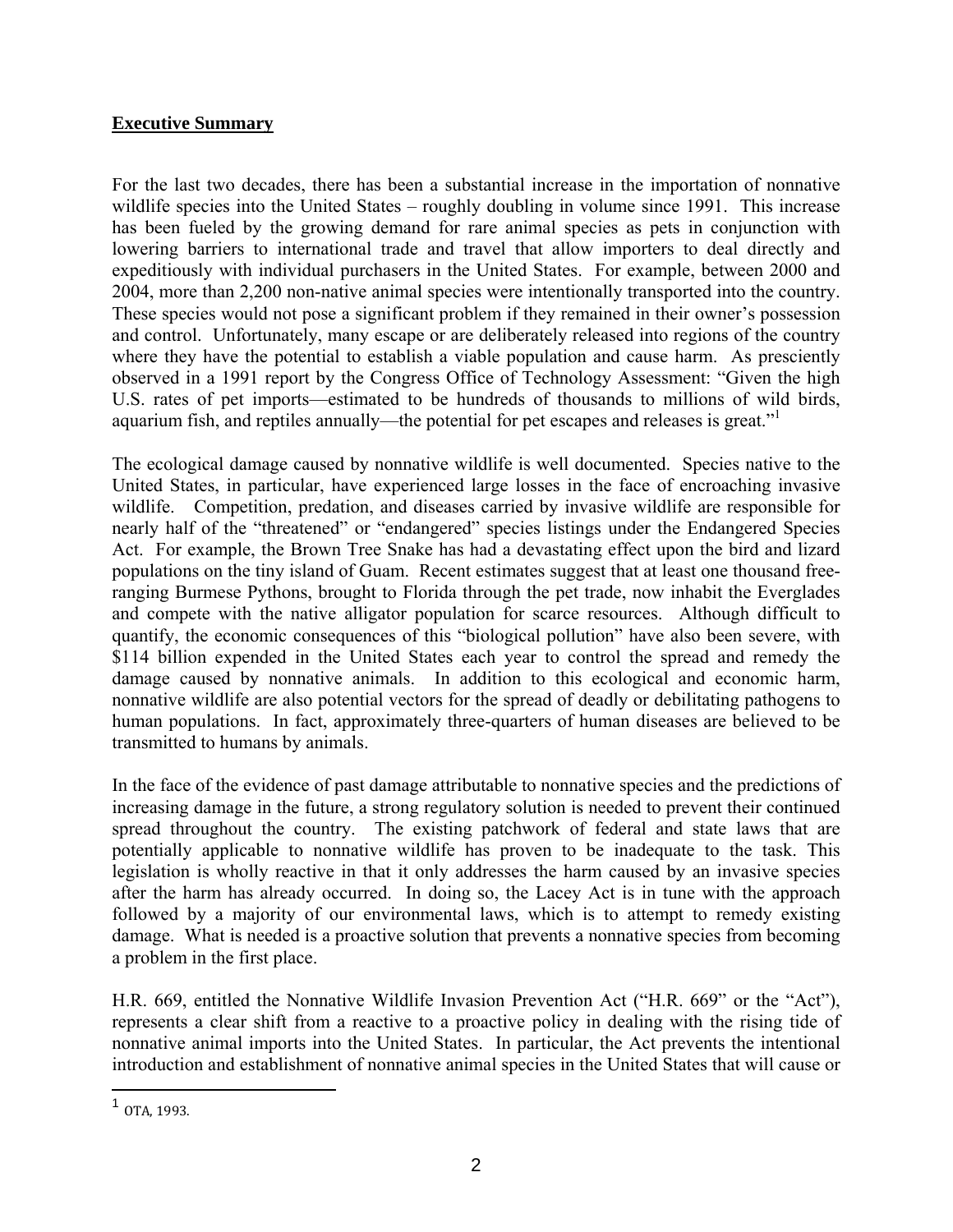are likely to cause environmental and economic harm. This goal is achieved through a rigorous risk assessment process that considers a number of listed, nonexclusive factors. If a species is determined to be harmful under this process, it cannot be imported into the United States, transported between states, possessed, sold, purchased, bartered, released into the wild, or bred. Nonnative species that are found not to present harm or potential harm are included on a list of "approved" species. Significantly, nonnative species that are not included on this list are subject to the Act's prohibitions even if they have not yet been assessed – essentially creating a "guilty until proven innocent" scheme. The Act supports its prohibitions with strong civil and criminal penalties.

Given the strict prohibitions embodied in H.R. 699, it is critical that sound and widely accepted scientific principles be applied to the risk assessment process. In this regard, there are numerous scientific models that have been developed in the United States and in other nations battling nonnative species that can be used to predict whether a particular species will establish itself in the United States and cause harm. While any scientific model will involve some degree of uncertainty, achieving a reasonable degree of certainty should be all that is expected or required in making legally and scientifically defensible decisions whether to approve a nonnative species under the Act.

The likely and potential consequences of the Act's strict, proactive scheme to stakeholders should not be discounted. The exotic pet industry in particular has voiced concern about the potential impact to trade. With the guilty until proven innocent scheme, those involved in the pet trade will not be able to import or sell a nonnative animal until it has been assessed and approved – a process that may be subject to significant delay. This problem will only be compounded by the current lack of federal government resources and personnel to conduct the anticipated large volume of risk assessments.

Despite the uncertainties and potential burdens associated with the Act, it represents an innovative and necessary solution to the deepening crisis of biological pollution in the United States. The damages to native wildlife, habitats, agriculture, and watersheds caused by established nonnative species cannot be reversed, and the economic costs of controlling, containing, and eradicating their presence are mounting at an exponential rate. Proactive legislation is needed in order to limit the introduction of additional destructive pests.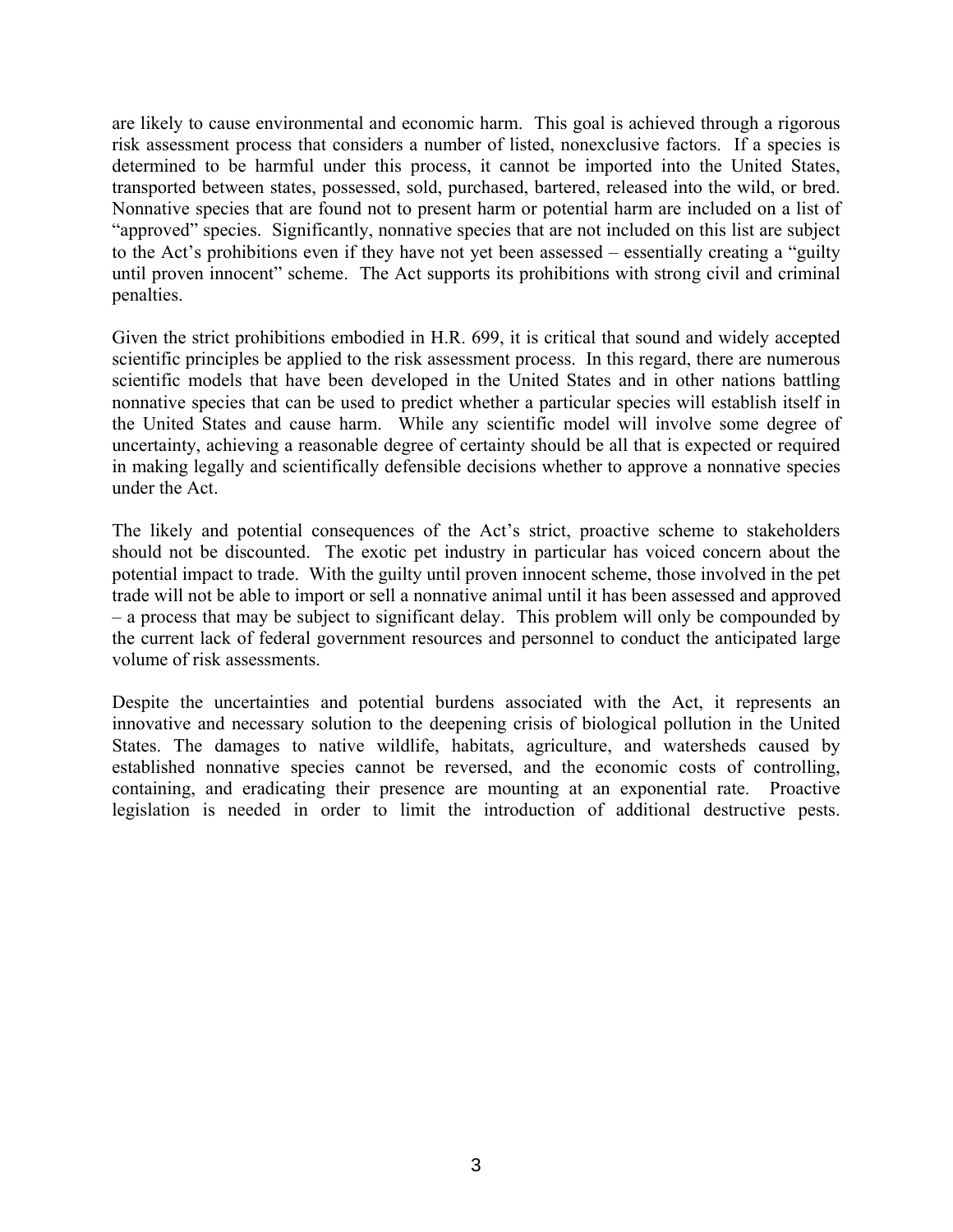## **Table of Contents**

| The Proposed Solution: H.R. 669, The Nonnative Wildlife Invasion Prevention Act 9 |  |
|-----------------------------------------------------------------------------------|--|
|                                                                                   |  |
|                                                                                   |  |
| Measuring the Success of the Nonnative Wildlife Invasion Prevention Act 13        |  |
|                                                                                   |  |
|                                                                                   |  |
|                                                                                   |  |
|                                                                                   |  |
|                                                                                   |  |
|                                                                                   |  |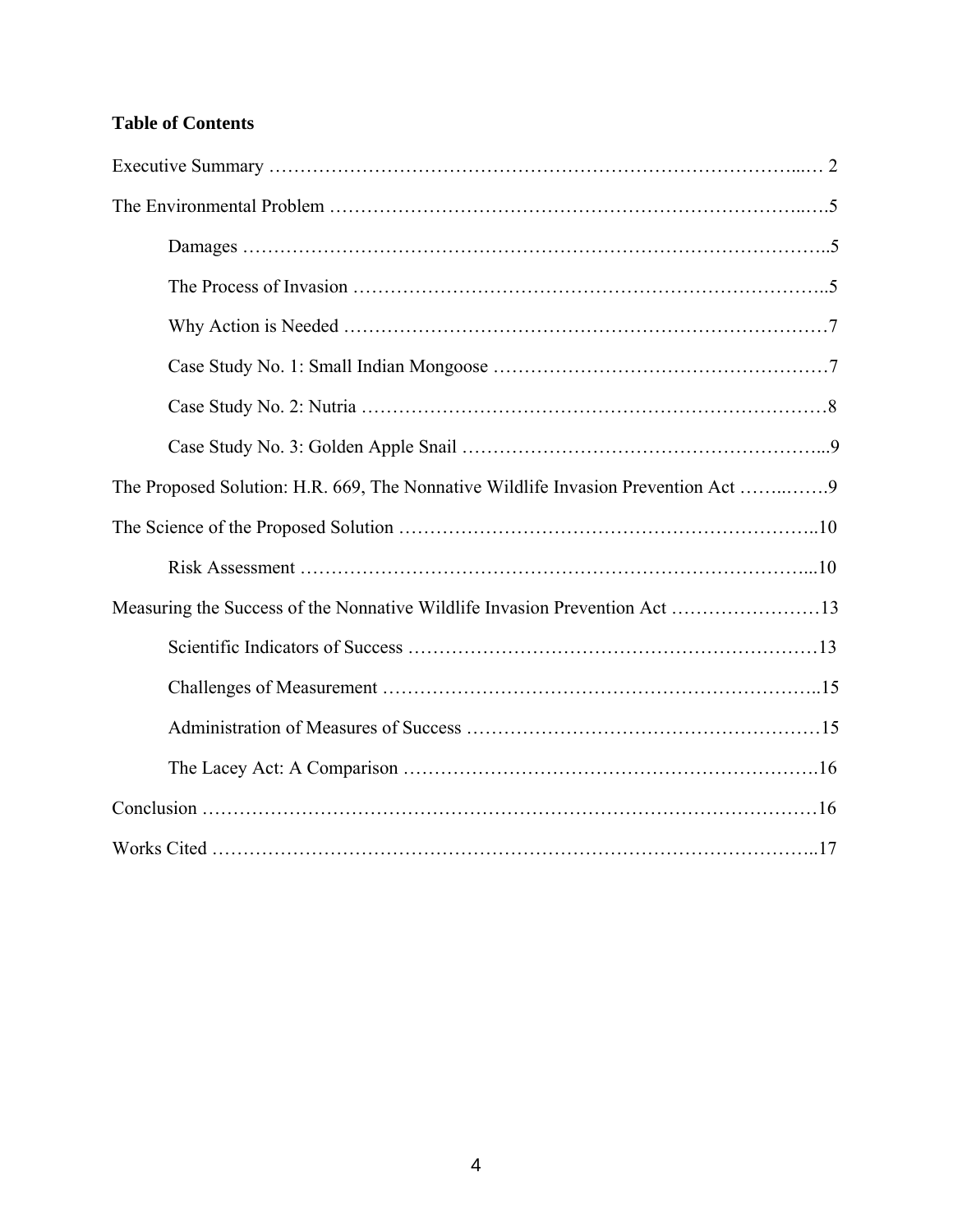#### **The Environmental Problem**

Invasive animal species are non-native, introduced species that have deleterious effects on native environments, native wildlife, the economy and/or human health. The United States is the world leader in importation of non-native species (Jenkins et al. 2007). The potential for successful invasions of non-native species in the United States has grown with increasing global trade. As a result of both intentional and inadvertent introductions, it is estimated that approximately 7,000 non-native plant and animal species are already established in the United States (UCS 2009). Between 2000 and 2004 alone, 2,241 non-native animal species were intentionally transported into the country. Of these, 302 species have already been identified as significant risks, having the potential to cause harm (Jenkins 2007).

#### **Damages**

Economic damages caused by invasive species are difficult to quantify, as long-term scientific studies have not been conducted. However, best estimates indicate that non-native plant and animal species cause \$137 billion in economic damage annually. Of that total, \$114 billion is attributable to exotic animal species and their impact on crops, forestry, and other economic sectors. Crop pests alone account for \$14 billion in losses, damages, and control costs. (Pimental et al. 2005). If importation of non-native species remains unchecked, those numbers are likely to rise.

Damage by invasive species is not limited to economic loss. Invasive species have decimated populations of native species, spread disease to humans, destroyed native habitats, and significantly impeded the function of entire ecosystems. Endangered and threatened species are particularly at risk; at least 400 species been listed under the Endangered Species Act may be threatened by increased competition, disease risk or predation by invasive species (Pimental 2005). By way of example, the endangered native Anastasia Island beach mouse (*Peromyscus polionotus phasma*) must compete for food resources with introduced, non-native house mice (*Mus musculus*) (USFWS 1993; Moulton and Sanderson 1999). In Guam, 13 of 22 endemic bird species became extinct as a result of the introduction of the non-native Brown Tree Snake (*Boiga irregularis*). Prior to the introduction of the snake, the birds were not subject to any native predators on the island (Rodda and Savidge 2007).

Non-native invasive species can carry new diseases into the country, as well as serve as hosts to existing diseases that otherwise did not have an appropriate vector. The monkeypox virus is a prime example of a disease that is transmitted to humans by non-native wildlife (Guarner et al. 2004). This virus is similar to smallpox and was introduced by Gambian giant pet rats. Similarly, avian influenza, H5N1, is thought to have traveled throughout the world through legal and illegal trade of infected pet birds, as well as through migratory bird flight. The virus causes rapid and severe flu symptoms, and can be fatal in humans (Jenkins 2007).

#### **The Process of Invasion**

Understanding the process of invasion is key to understanding the extent of the threat posed by non-native animal species. If a non-native species is to become invasive, it generally first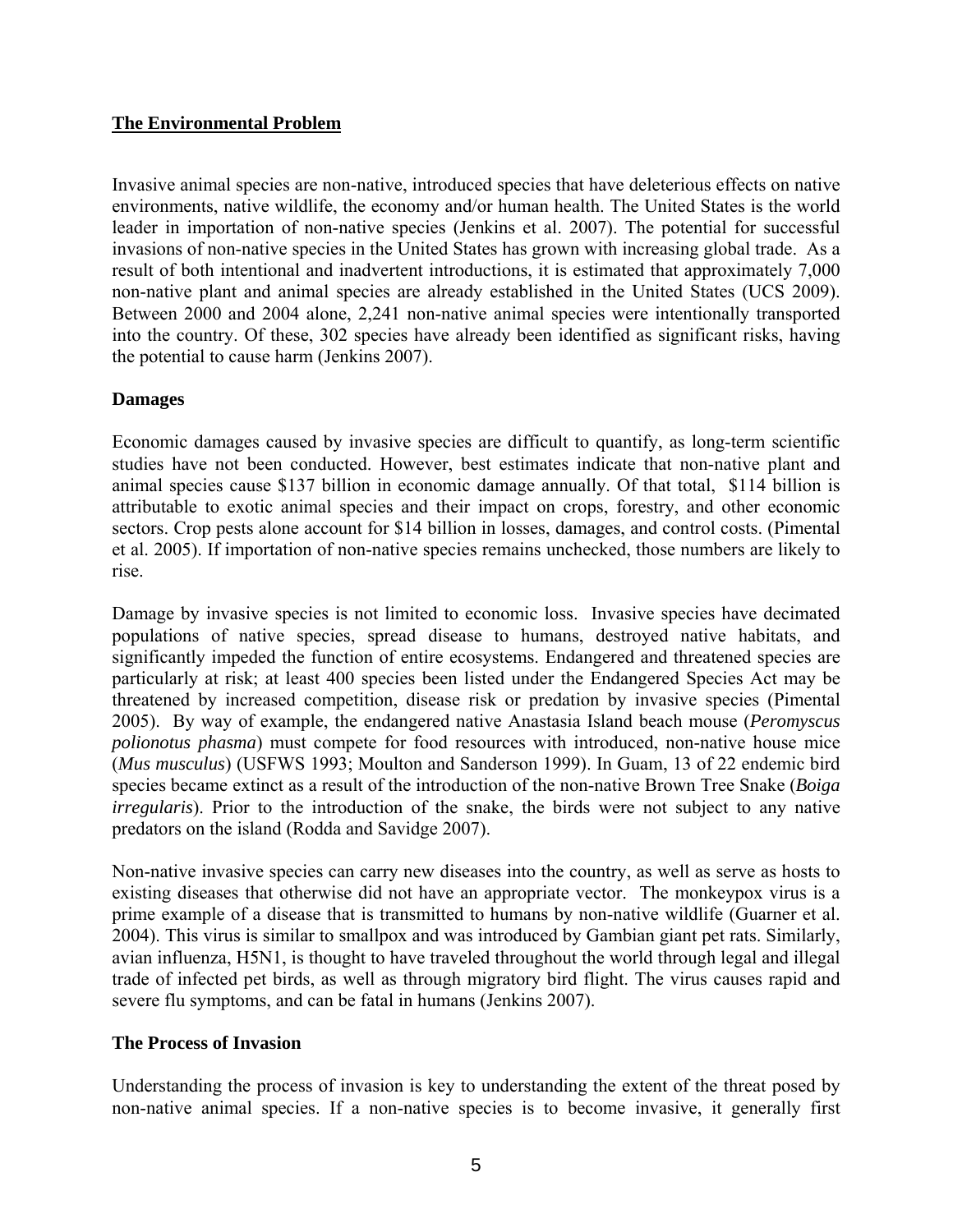progresses through three stages: importation, introduction, and establishment (Figure 1). Without human influence, non-native species often die en route; only approximately 10 percent survive at each stage of the process (Williamson & Fitter 1996; Williamson 1999). Thus, without human intervention, of all non-native species introduced to the United States, only 0.1 percent are likely to become invasive (Williamson & Fitter 1996). Humans, however, increase the number of non-native species entering the United States and alleviate some of the threats to survival during transport, thereby increasing substantially the chances that non-native species will become invasive (Williamson & Fitter 1996; Moyle & Michael 2006). The transition percentages noted here can vary; other research found a 50 percent success rate at each stage of the invasion process (Jeschke and Strayer, 2005).



Figure 1: Steps in the invasion process (adapted from Sakai et al, 2001).

Successful establishment is dependent upon whether the overall number of incoming individuals is sufficient to found a viable breeding population in the new habitat (Kolar 2001; Sakai 2001). A lag period generally follows before the species begins to spread. Even after having successfully established itself and spread, a non-native species is not considered "invasive" unless it causes economic or ecological harm (Cox 2005).

The factors that play a role in whether an introduced species will become established and invasive can be divided into two categories: the characteristics of the species themselves and the conditions of the environment to which they are introduced. Successful invaders generally have certain characteristics, including (1) early sexual maturity; (2) a high reproductive output (the ability to reproduce frequently and produce many offspring during each reproductive cycle); (3) the ability to thrive in diverse environments; (4) high dispersal ability; (5) a history of successful invasion elsewhere; and (6) the ability to readily adapt to new environments (Holway 1999; Sakai et al 2001). Habitat conditions that are particularly conducive to invasion by non-native species include (1) areas of frequent or intense disturbance (often anthropogenic in nature); (2)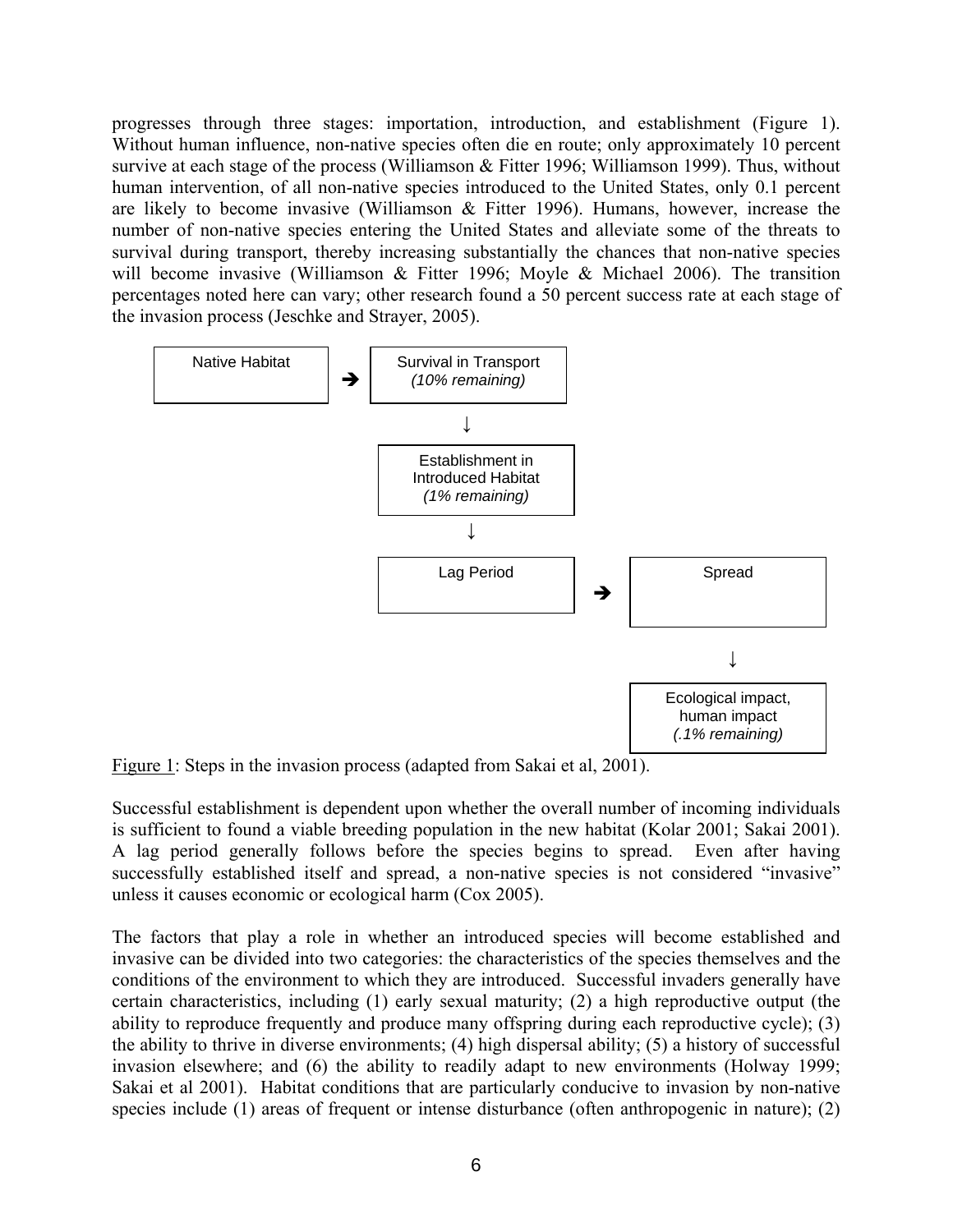lack of native, competing predators; (3) presence of naïve or vulnerable native prey; (4) favorable climatic conditions; and (5) abundant resources (Sakai et al 2001). Even if a species has appropriate characteristics and habitat conditions are favorable, invasion will not always result.

## **Why Action Is Needed**

Government action is needed in order to mitigate the damage to natural and agricultural ecosystems. Current laws governing non-native species do not regulate or significantly restrict the importation of potentially invasive animals (Jenkins 2007). Accordingly, an invasive species could be introduced at any time and proliferate unchecked until it causes such significant harm that the government feels obligated to act. The Lacey Act is the primary federal legislation employed to regulate the introduction of non-native wildlife species. The Act is, however, outdated and cumbersome. Under the Lacey Act, assessment and listing of new invasive species can take up to seven years. The Act is also primarily reactive, generally addressing invasive species only after they have already established and caused extensive damage. Invasive species would be best controlled, however, by identifying species which pose threats prior to their introduction and taking action to prevent invasion (Miller 2003). The following case studies serve as key examples of why comprehensive legislation is needed to prevent potentially dangerous species from entering the country.

## *Case Study No.1:* The Small Indian Mongoose (*Herpestes javanicus*)

The Small Indian Mongoose is a prolific invasive species. It is so prolific, in fact, that it has been designated as one of the International Union for Conservation of Nature's (IUCN) "World's 100 Worst Invasive Alien Species" (Yamadai 2004). In order to control rat infestations on plantations, mongooses were imported in the late 1800s from Calcutta to Puerto Rico, Hawaii, and the U.S. Virgin Islands (Simberloff 2000). For a number of interconnected reasons, it has since established as harmful invasive species on these islands.

In its native territory, the Small Indian Mongoose is sympatric (shares the same range) with the Indian Grey Mongoose (*H. edwardsii*,) and has overlapping range with other species with which it competes for prey (Simberloff 2000). Also in its native range, it was the prey to a number of animals, including jackals, bears, martins, and several cats. In Hawai'i, Puerto Rico, and the U.S. Virgin Islands, its only significant predators are feral cats and dogs, leaving populations less vulnerable to predation. The Small Indian Mongoose is versatile both in terms of habitats it can occupy and the food it consumes. It can survive in virtually all mid-latitude habitats other than urban areas and forest, where food supplies are limited (Pimentel 1955). In Hawai'i, for example, mongooses eat a wide variety of animals and plants, such as crab, fish, insects, birds and fruit. These characteristics strengthen its ability to establish in nonnative environments (Simberloff 2000). Further, the wildlife native to most islands where mongooses have been introduced has evolved in the absence of predatory mammals, and as a result they have not developed the defense mechanisms to protect against predation (Yamadai 2004).

For these reasons, the Small Indian Mongoose was able to successfully expand its population in Hawai'i, Puerto Rico, and the U.S. Virgin Islands. However, the effectiveness of this species as a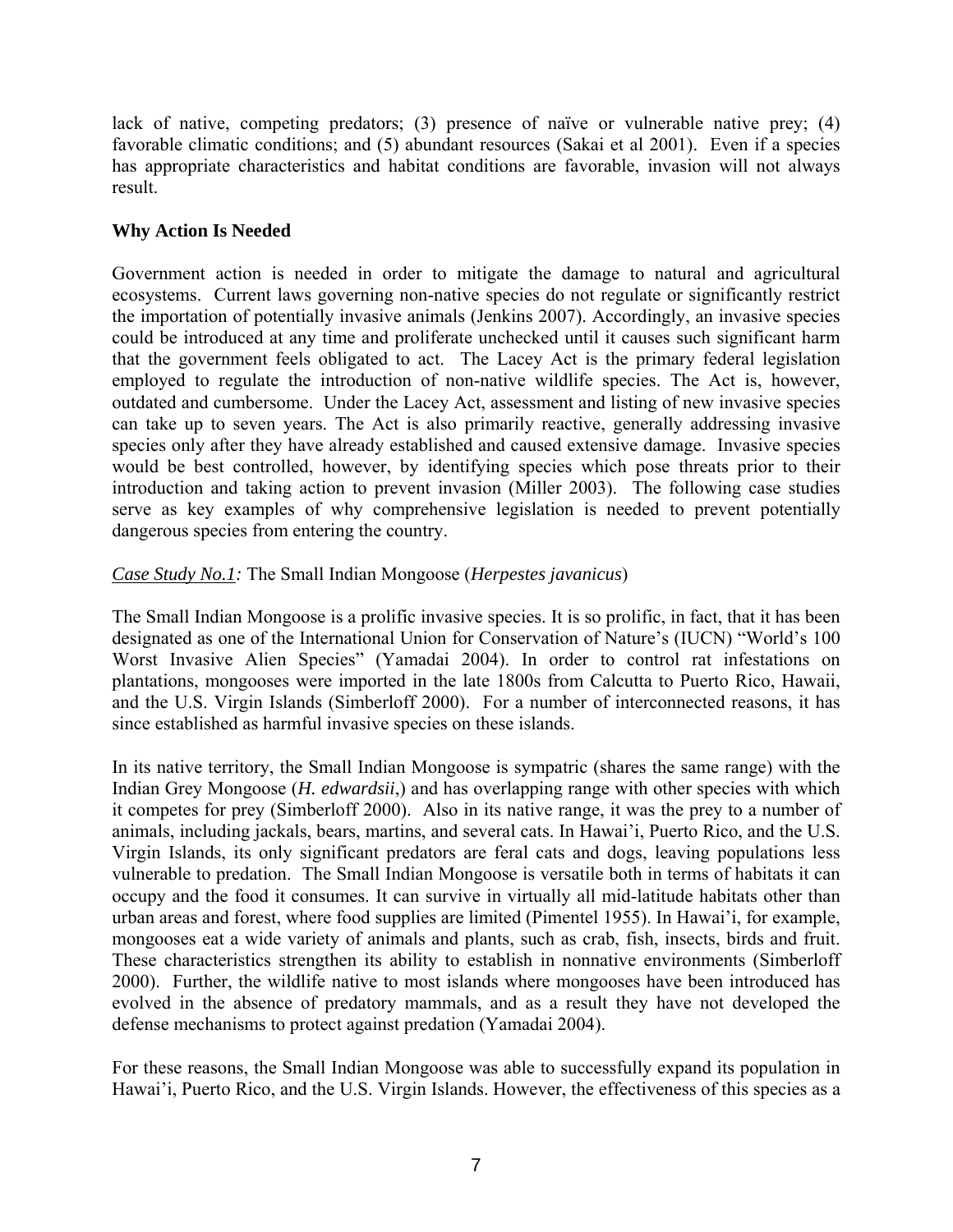pest control method has in fact declined over time, with some varieties of rat being less susceptible to predation (Pimentel 2000). Regardless, mongoose populations have remained large and preyed heavily on some native species, caused amphibian and wild bird extinctions, preyed on domesticated chickens, and functioned as a reservoir and a vector for diseases such as rabies and leptospirosis (Hays 2007).

#### *Case Study No. 2:* Nutria (*Myocastor coypus*)

Nutria are semi-aquatic rodents with rat-like features (Nutria Workshop 2002). In 1899, they were first intentionally introduced into North America from South America for their fur. However, when nutria farming largely collapsed in the 1940s, some ranchers released their nutria or failed to recapture those that escaped (Evans 1970). State and federal agencies and individuals also transported nutria into many states for the purpose of controlling undesirable vegetation and enhancing trapping opportunities (Nutria Workshop 2002). This proved to be a grave mistake because of certain nutria characteristics.

Nutria occupy semi-aquatic habitats, which includes swamps and marshes and along the shores of rivers and lakes. They feed on many terrestrial and aquatic green plants and occasionally consume grains (Whitaker 1988). Their feeding habits are extremely destructive to marsh vegetation because their foraging activity destroys vegetative root mat. This so-called "eat out" loosens a plant's hold on the soil, which then becomes more vulnerable to erosion. These "eatouts" can transform a productive wetland into a barren mud flat (Nutria Workshop 2002).

The destructive foraging habits of the nutria are compounded by their rapid population expansion. Nutria reach sexual maturity at about four to six months of age and reproduce throughout the year, typically having two to three litters annually (Brown 1975; Willner et al. 1979). They also have an aggressive nature and will displace native animals such as beavers and muskrats. Threatened by few predators (other than humans), nutria have experienced a population boom in certain areas of the country. For example, in Dorchester County, Maryland, the nutria population was estimated to have expanded on a 10,000 acre parcel of land from less than 150 in 1968 to 35,000 to 50,000 in 2002 (Nutria Workshop 2002).

#### *Case Study No. 3:* Golden apple snail (*Pomacea canaliculata*)

The golden apple snail is native to South America, but recently invaded South Asia and may now be in the process of invading North America (Naylor 1996; Cowie 2002; Carlsson, Bronmark, & Hansson 2004; Carlsson & Lacoursiere 2005; Du et al 2007). It was first introduced to Taiwan from Argentina around 1980 as a potential high-protein food source (Naylor 1996; Cowie, 2002; Carlsson & Lacoursiere 2005). Aquaculturists, either intentionally or inadvertently, allowed the molluscs to escape into irrigation channels, wetlands, and rice paddies (Naylor 1996; Carlsson & Lacoursiere 2005). More recent introductions resulted from floods, weed control, transport of contaminated soil, transport of contaminated vegetables, and the pet industry (Naylor 1996; Cowie 2002). The golden apple snail recently reached Hawai'i, Guam, California, and the southern United States. It is currently a major taro crop pest in Hawai'i (Cowie 2002; Carlsson, Bronmark, & Hansson 2004; Du et al 2007).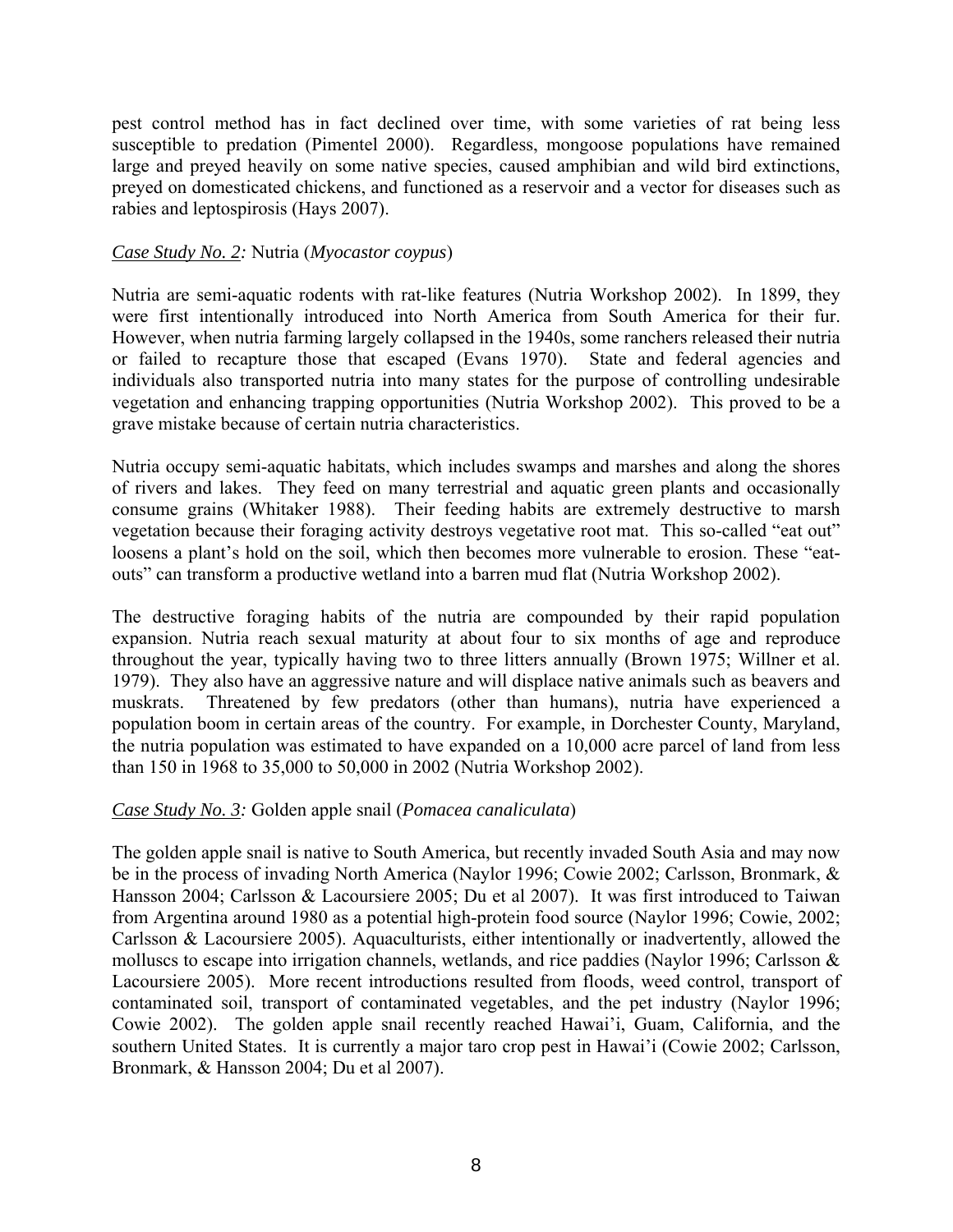By feeding on submerged or floating vegetation, including rice, taro, lotus, wild rice, water chestnut, and water cress, the golden apple snail has significantly altered natural habitats and damaged agricultural crops in South Asia (Naylor 1996; Cowie 2002; Carlsson, Bronmark, & Hansson 2004; Carlsson & Lacoursiere 2005). In natural wetlands, the snail kills the plants responsible for water purification, leading to increased pollution and algal blooms (Carlsson & Lacoursiere 2005). By destroying populations of wild rice, the golden apple snail could contribute to the loss of genetic diversity (Naylor 1996). The golden apple snail has also been linked to the decline of native apple snails in the Philippines (Du et al 2007).

The golden apple snail is a successful invader because it possesses many weed-like characteristics. First, the snail matures and reproduces rapidly; each female matures within two months after hatching and lays up to 8,700 eggs every year for up to three years, leading to exponential population growth rates (Naylor 1996; Cox & Moore 2005; Du et al 2007). Secondly, the golden apple snail is highly adaptable: although it is a freshwater mollusk, this snail can also live in both low oxygen and drought conditions, allowing it to survive disturbances that native snails may not (Naylor 1996; Du et al 2007). Finally, the snail is capable of occupying previously unoccupied niches. It prefers plants most native snails avoid and tends to invade simplified ecosystems with little diversity, including many agricultural areas (Naylor 1996; Callaway & Aschehoug 2000; Kennedy et al 2002; Carlsson & Lacoursiere 2005).

The snail enjoys further advantages in that it was introduced into habitats suitable for invasion. It invades habitats similar to its native range (Naylor 1996), but that lack natural enemies and other constraints to growth. In South America, the snail exists at low densities due to both predation and the seasonal cold periods (Carlsson et al. 2004; Carlsson & Lacoursiere 2005). The mollusk's introduced ranges—particularly South Asia—lack predators, cold weather, disease, and competition, all of which could contribute to the rapid increase in snail densities (Callaway & Aschehoug 2000; Keane & Crawley 2002; Du et al. 2007).

## **The Proposed Solution: H.R. 669, The Nonnative Wildlife Invasion Prevention Act**

The Non-Native Wildlife Prevention Invasion Prevention Act is based on the precautionary principle. Its goal is to prevent the intentional introduction of nonnative invasive species in order to preserve biodiversity and ecosystem functions, minimize economic damages from pests and pathogens, and reduce harm to human health and native species. The bill seeks to accomplish this through a risk assessment process based upon the consideration of several explicit factors, including identification of the species and its native range and the likelihood that the organism will establish and cause harm to wildlife resources in the United States.

All non-native wildlife species proposed for importation into the United States must be assessed and determined to be non-injurious prior to entrance. As defined by this bill, an injurious species is one that will cause or is likely to cause economic and environmental harm or harm to other animal species' health or human health. If the US Fish and Wildlife Service (FWS) concludes, on the basis of the risk assessment process, that a proposed species would be injurious, the nonnative species will not be allowed into the United States (Bill H.R. 669). On the basis of this risk assessment process, the Secretary of the Interior places a particular nonnative species on either of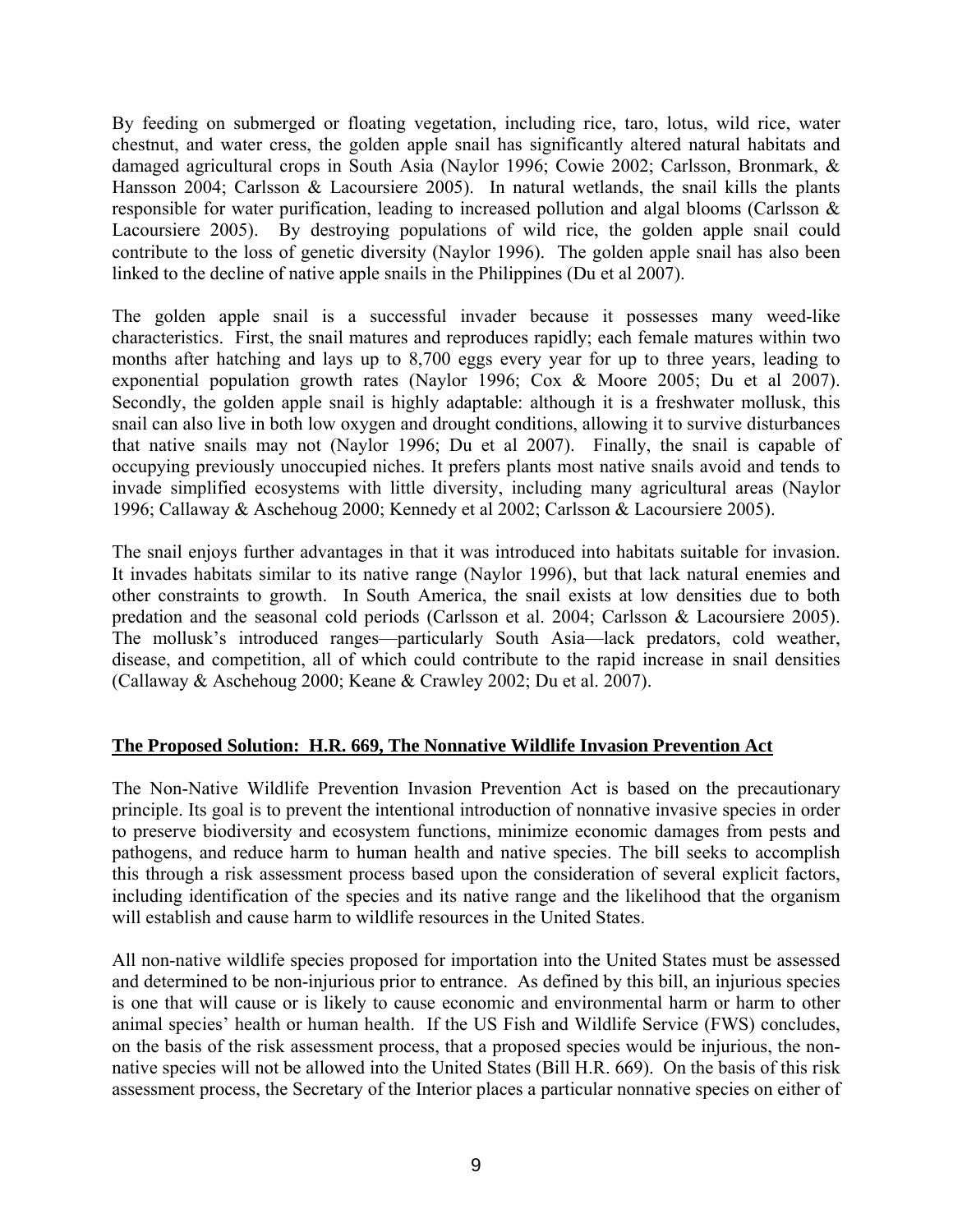two lists: the list of approved species that are not subject to the protections imposed by the bill or the list of unapproved species that may not be imported into the United States or sold, bred, or relocated across state or national boundaries. Significantly, these prohibitions not only apply to species on the unapproved list, but also extend to all nonnative species that the Secretary has not explicitly approved. The prohibitions imposed by the bill are enforced through the imposition of civil and criminal penalties.

H.R. 669 does not set forth a standard operating procedure for the risk assessment process. However, the bill does stipulate that the process be based on sound science and incorporates several factors when assessing risk. Specifically, the risk assessment process should (1) identify the organism to the species level; (2) identify the native range of the species; (3) determine whether the species has proven to be injurious in ecosystems that are similar to those in the United States; (4) assess the likelihood that environmental conditions suitable for the establishment of the species exist in the United States; (5) determine the likelihood of establishment and/or spread in the United States; (6) assess the likelihood that the species would prove to be injurious with regard to wildlife resources, rare or threatened native species, or habitats or ecosystems; and (7) determine the likelihood that pathogenic or parasitic species may accompany the proposed species (Bill H.R. 669).

Within this framework, H.R. 669 does provide for some degree of flexibility. Under this bill, animals owned prior to the enactment, non-native invasive species that are too widespread to control, and non-native domesticated animals such as cats and dogs will be exempt from these restrictions. The bill also exempts federal agencies from liability for importing and transporting non-native species for their own use. Finally, H.R. 669 includes a permitting option for scientific research, medical, accredited zoological or aquarium display purposes, or for educational purposes that are specifically reviewed, approved, and verified by the FWS (Bill H.R. 669).

## **The Science of the Proposed Solution**

#### **Risk Assessment**

Despite decades of research, predicting whether a particular species is likely to be a successful invader remains difficult, primarily because sufficient information is often not available to assess the characteristics of the invading species, the manner in which it interacts with its habitat, and its impact on native species (Williamson 1999). Moreover, statistical and biological variation confounds the prediction process. Each invasive species is affected by a different suite of variables, making predicting via models even more challenging (Williamson 1999).

Efforts to develop accurate, quantitative, analytic, and systematic methods of predicting invasive species success are underway (Parker and Reichard 1998, as cited in Williamson 1999). As it stands, the most consistent way to predict whether a non-native species will become invasive is whether it has successfully invaded similar regions. However, even this indicator can be unreliable: for instance, the zebra mussel (*Dreissena polymorpha*) is responsible for large-scale economic and ecologic in the United States, but it is innocuous in Europe (Williamson 1999).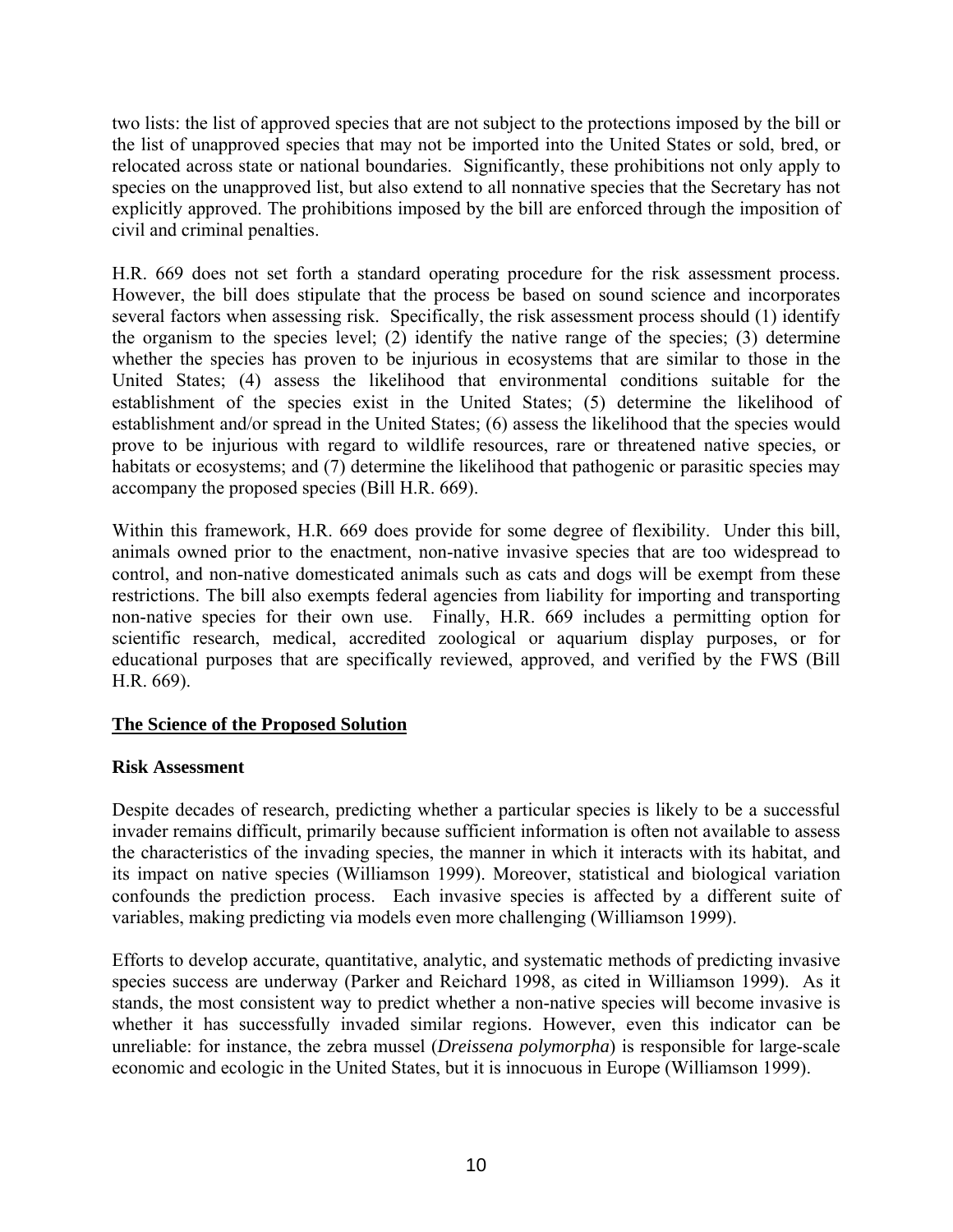H.R. 669 sets forth a number of factors that must be considered when assessing the risk that an incoming non-native species will become invasive. These factors applied in the risk assessment process, can be divided into two categories (1) the likelihood that the species will invade; and (2) the likelihood that the species will cause harm. In this regard, H.R. 669 ties in well with ongoing research modeling techniques that serve, in essence, as an early warning system to predict the probability that an exotic species will become a successful invader.

To quantitatively and accurately predict an exotic species' likelihood of successful invasion, researchers must identify key characteristics of the species, and compare the ecological characteristics of the species' native habitat with other habitats. For example, "climatematching" based on the ecological niche concept, predicts whether a species can survive in a geographic area outside its historic range based on the similarity of the ecological conditions present in the species' native habitat. By identifying populations of a species in its native range and using environmental data to define a niche, analysts attempt to identify regions outside the historic range that would be suitable to the establishment of the species (Peterson & Vieglais 2001; Peterson 2003).

H.R. 669's risk assessment process is similar to that of invasive species legislation in other countries. New Zealand's 1996 Hazardous Substances and New Organisms Act (HSNO), for example, similarly addresses intentional importations. Researchers tasked with carrying out the risk assessment apply mathematical models, which incorporate factors such as climate-matching and diet preference of a species, to predict the impact that a species might have if it is introduced. The assumptions that go into these models, however, are subjective, and are often founded upon the opinions and perceptions of the experts, analysts and decision-makers. As a result, quantitative analyses are not necessarily any more objective or precise than that of a qualitative assessment (Biosecurity 2006).

Australia also has invasive species legislation in place. The well-developed risk analysis techniques applied in Australia's legislation model the likelihood of establishment and spread of key threat species. Using this technique, Australian officials predicted the likelihood that the black rat (*Rattus rattus*), a highly destructive predator in neighboring New Zealand, might become established and spread in Australia. Based on a comparison of ecological attributes in Australian habitats to those of other countries in which the black rat is established, officials developed a prediction model that indicated that most of Australia is at high risk of invasion (Figure 2).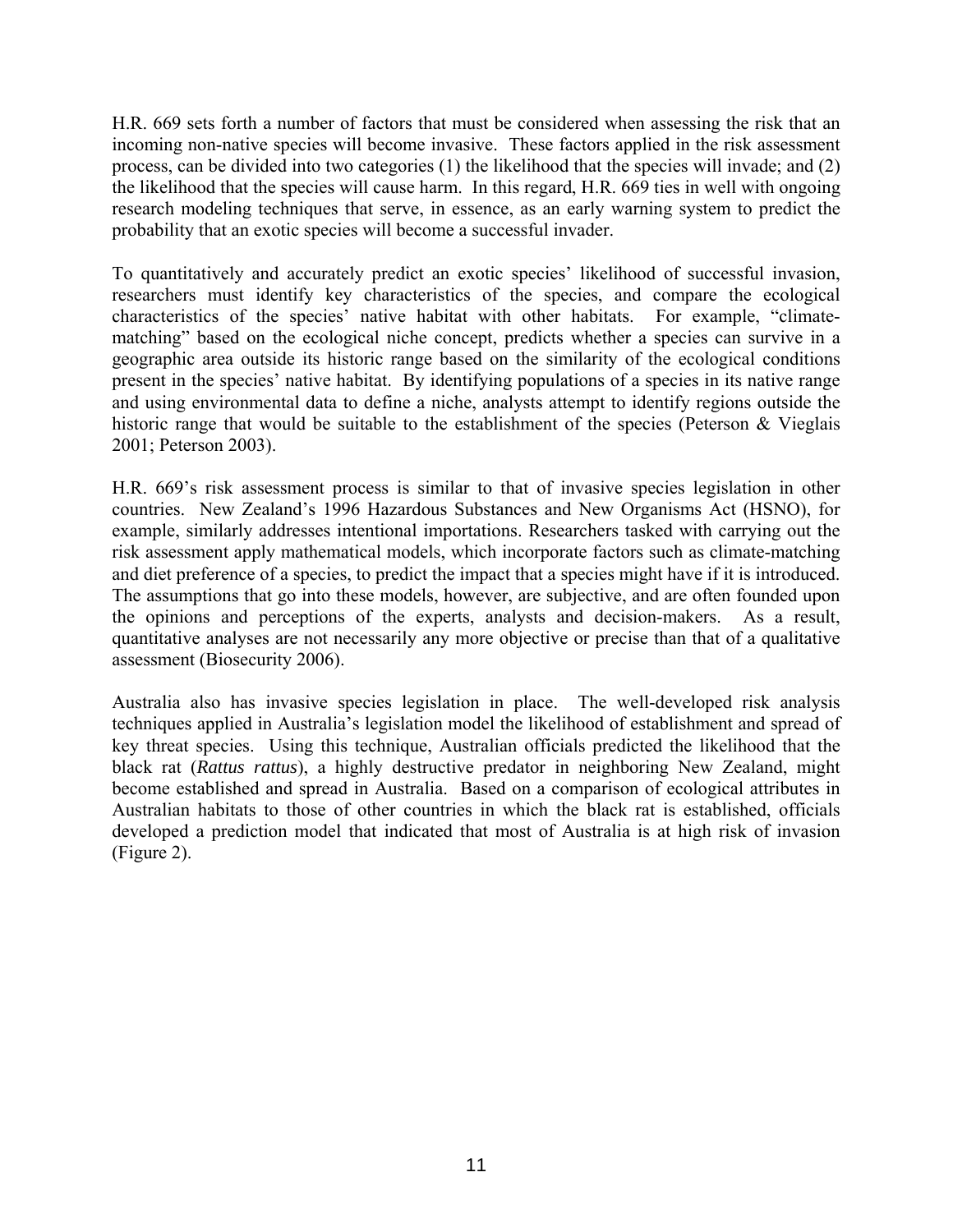

Figure 2: (a): Current global distribution of *Rattus rattus*; (b): Model of potential distribution of *Rattus rattus* in Australia. The legend represents areas of likely spread, with 10 representing areas with the highest likelihood of successful invasion.

H.R. 669's risk assessment process includes factors aimed to predict the likelihood that a species will cause harm once established. Assessment of a non-native species' potential impact is difficult in that it requires a full understanding of the species' place in its native food web and its interspecies relationships, including competition, predation, and mutualism (Grosholz & Ruiz, 1996). For example, invasive green crabs were found to reduce the abundance of bivalve mollusks. This reduction could impact not only the native mollusks but also native shorebirds that feed on them (Grosholz and Ruiz 1996). A species' impact can also be predicted by considering the abundance of the invader, ecological role of the invader, ecological composition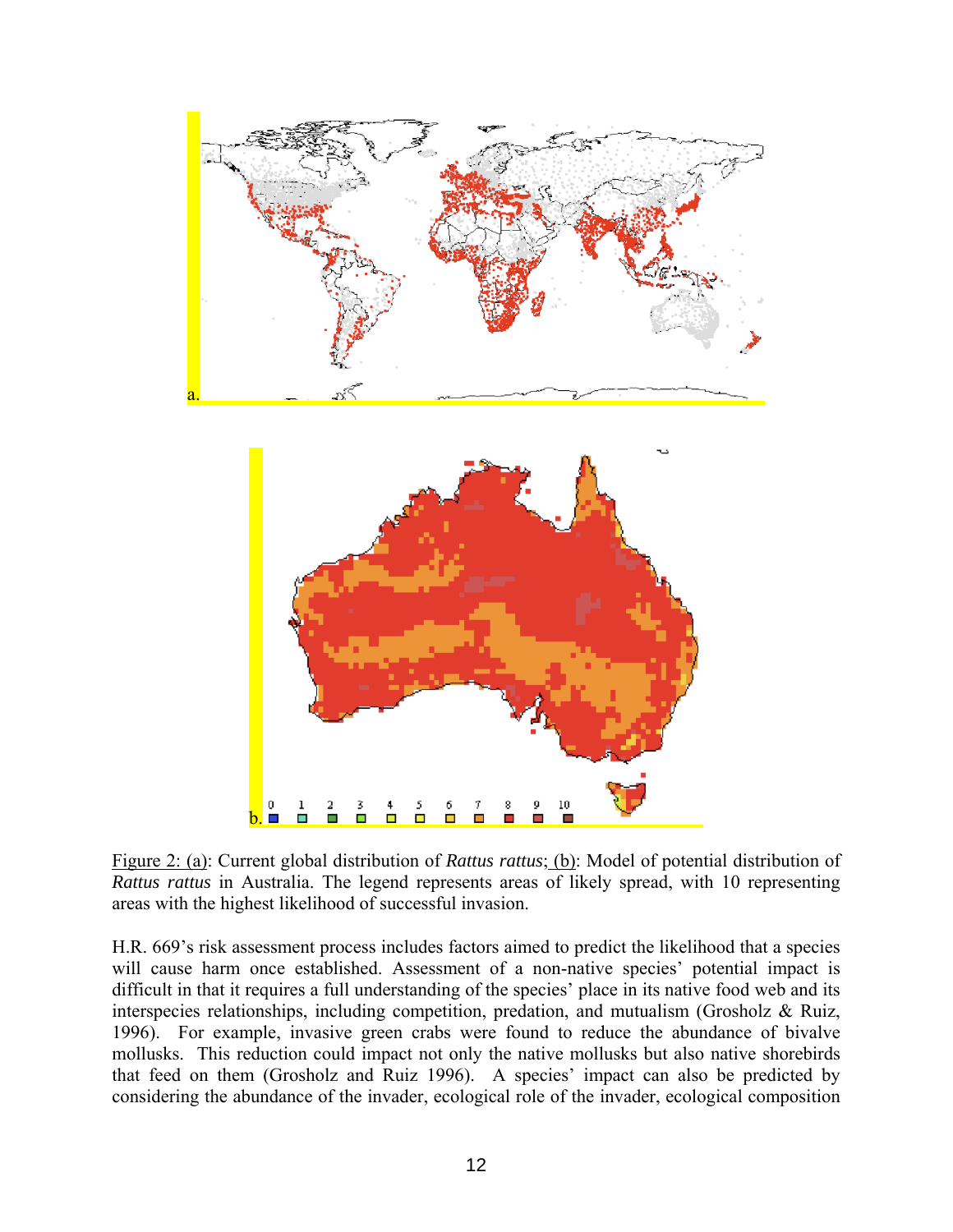of the invaded community, and consistency of impacts in previously invaded habitats (Ricciardi, 1998).

#### **Measuring the Success of the Nonnative Wildlife Invasion Prevention Act**

The success of H.R. 669 should be measured by the number of new invasive species established and the amount of damage they have caused after H.R. 669 is enacted. This seemingly straightforward metric is complicated by a number of factors. Perhaps the most significant of these is that an unknown period of time will need to elapse before effective measurement can even begin. Measuring the success of the desired outcome, therefore, will be a time-consuming process; it will most likely take years, if not decades, to know whether the bill is working. To monitor the short-term success of the Act, measuring its implementation may also be useful.

#### **Scientific Indicators of Success**

The primary measure of success will be the number of invasive species established after the approved and unapproved lists are published. Figure 3 shows the cumulative number of nonnative invasive fish species in the United States over time, including both intentionally and unintentionally introduced species. According to a 1993 report of the U.S. Congress Office of Technology Assessment (OTA), between 4 and 19 percent of nonnative species are highly invasive. Further, the number of intentionally and unintentionally introduced species that are harmful is roughly equal. For example, 35 out of 76 species of intentionally introduced fish species were found to be harmful, versus 10 out of 26 unintentionally introduced fish species (OTA 1993). If H.R. 669 is successful, we would expect the proportion of harmful nonnative species to decline over time.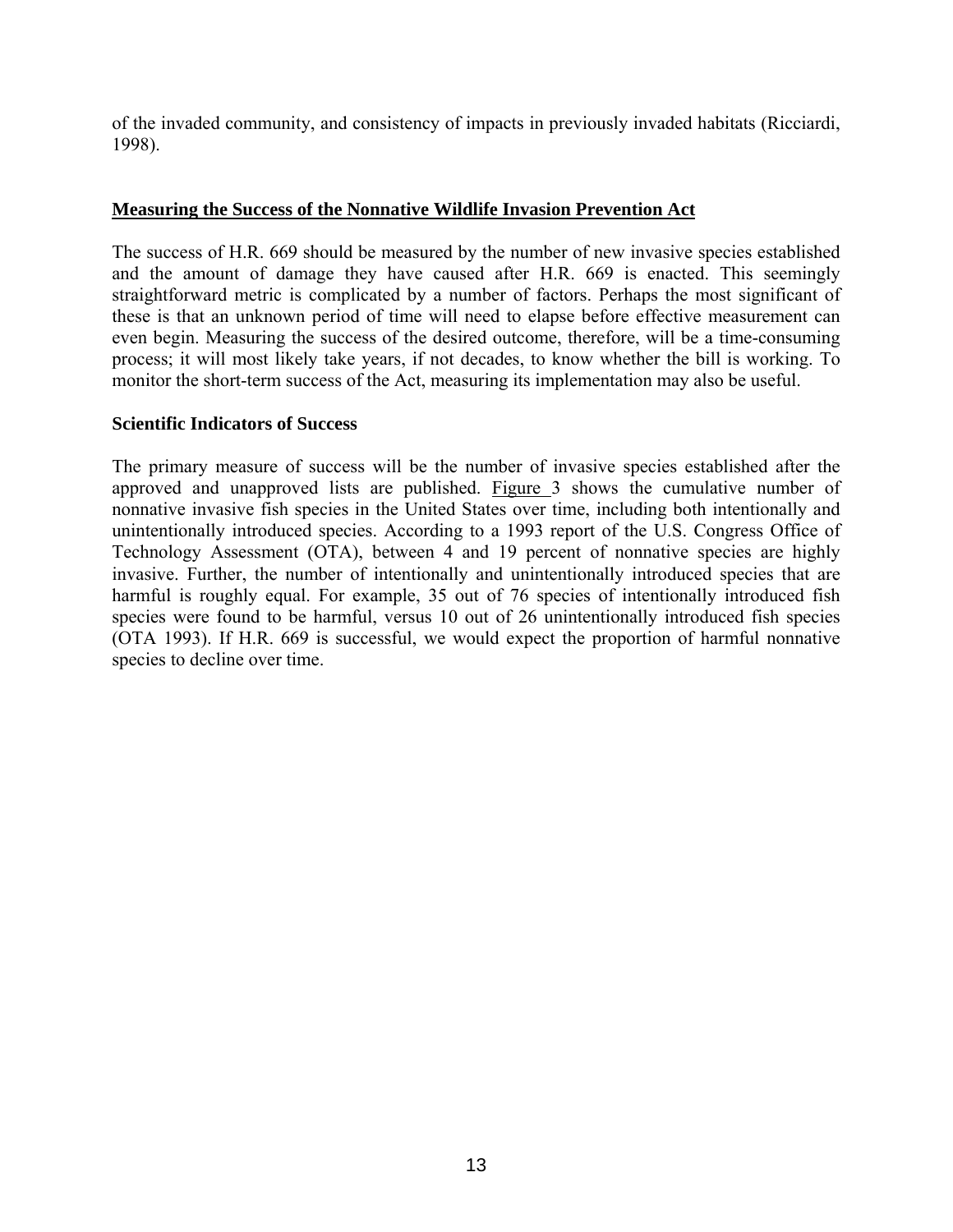

Figure 3. Adapted from OTS, 1993. Figures through 1990 are actual; figures after 1990 are projected for illustration purposes. Hypothetically, the line showing intentionally introduced nonnative invasive fish species should flatten after the H.R. 669 is implemented. The difference between the desired outcome of H.R. 669 and the status quo is shown in green.

A second measure of success is the magnitude of economic or health costs which are spared by restricting the introduction of a particular species. For example, extensive studies have been done on the economic damages of nonnative fish in the United States. As of 2006, 138 nonnative fish species found in the United States. Control costs and economic damages come to approximately \$1 to \$5.7 billion annually (Lovell et al. 2006). While economic damages due to already established species will not be affected by the passage of H.R. 669, we should see a decline in economic damages from new invasions. The additional costs to human health as a result of invasive species should also decline.

A third metric for measuring the success of H.R. 669 is the magnitude of decline or loss of ecosystem function and biodiversity as a result of invasive species. Historically, data on the damages of nonnative species has been skewed toward direct market effects and control costs paid for by the government (OTA 1993). One measure of biodiversity loss that is commonly used is the number of endangered or threatened species in a region. As of 1991, the listing of 41 indigenous species as endangered or threatened was considered to be a direct result of impacts from nonnative species. The focus on endangered species, however, tends to underestimate the environmental harm of nonnative species, because they create harm in a variety of ways (OTA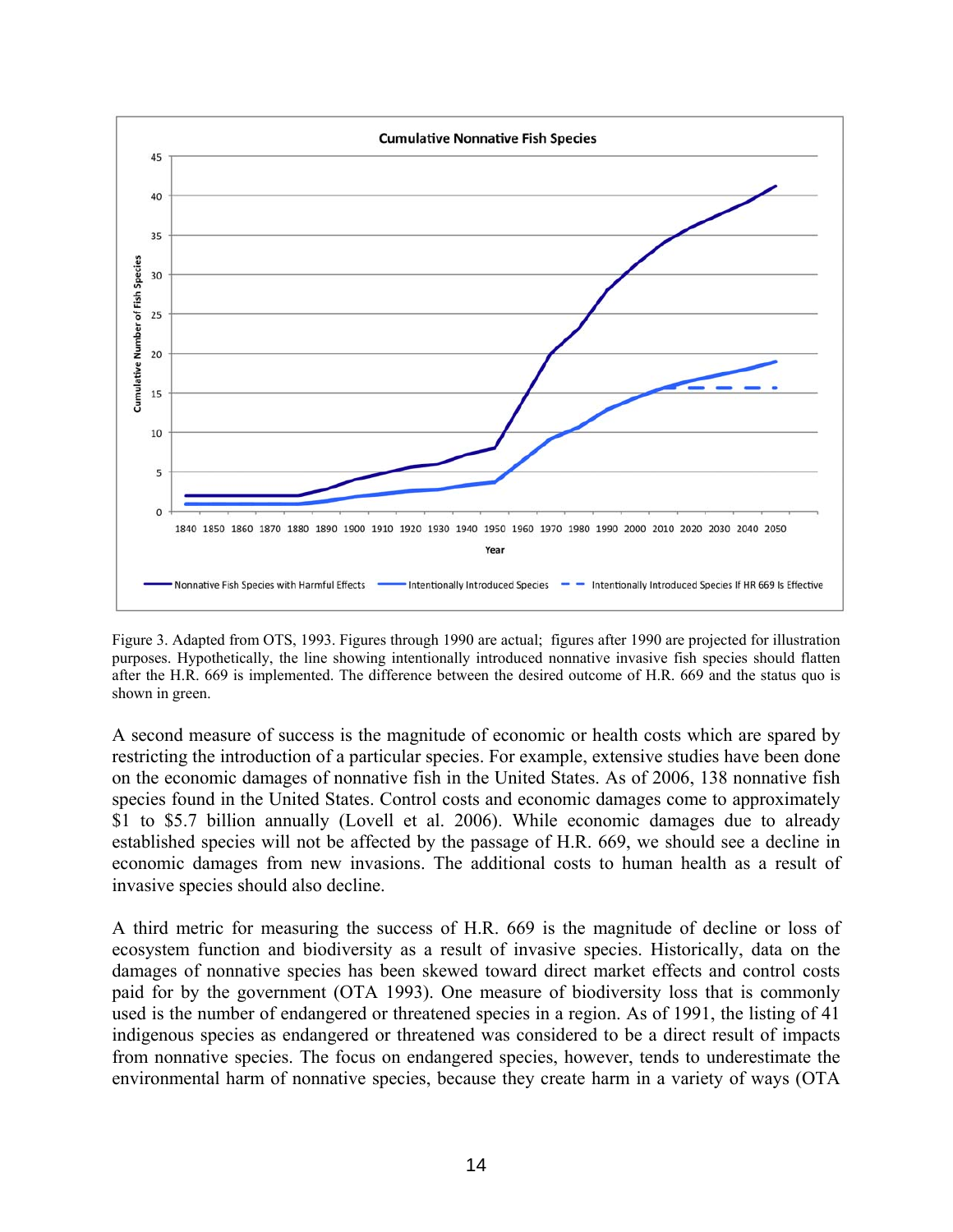1993). Nonetheless, a decline in the rate of species newly endangered or threatened as a result of nonnative species invasions would be a clear indicator of success of H.R. 669.

Finally, an indirect measure of success would be the amount of damages avoided in the United States as determined by comparison with the impacts that newly restricted taxa have on other countries. For example, the brown hare (*Lepus capensis*), introduced in New Zealand as a gamespecies and now pervasive throughout the islands, causes significant impact to agricultural areas, eating crops, pasture, and tree seedlings. The hare's wide geographic spread and high reproductive rate mean it can have a significant negative impact on a country's economy (Bomford et al. 1995; Braysher 2000). Because the brown hare was expected to inflict similar damages in Australia, it is prohibited there and thus has caused no economic damages.

## **Challenges of Measurements**

Counting the number of new invasive species and the damages they have caused will be challenging for a number of reasons. First, the territory covered is large, and each region will require monitoring, a task that Fish and Wildlife Services (FWS)—already tasked with conducting risk assessments, inspecting shipments, and enforcing H.R. 669—will unlikely be able to do. Therefore, monitoring new invasive species will most likely be left to other government agencies at the federal and local levels and academic researchers. To accommodate this diversity of information, a centralized system for recording invasive species and their origin may need to be created in order to effectively measure the outcome of H.R. 669.

Given that the Act deals only with intentionally introduced nonnative species, it is probable that invasions will still occur in the United States. Counting the number of new invasive species will be complicated, because considerable effort may be required to determine the origin of some species. It may be difficult to distinguish between newly introduced non-native animals and the progeny of non-native animals that are already present in the US.

A third challenge is the amount of time that will elapse between implementation of the bill and when reasonable measures of effectiveness can begin. There is lag time between when a species is introduced and when it becomes invasive; this amount of time can be anywhere from four years to over a decade (OTA 1993). It is likely to take several years before any agency can determine whether restrictions or approvals were applied appropriately. Clearly, monitoring will need to be ongoing, so that if a species on the approved list is found to be invasive, the list can be amended and action taken to remove the species from the environment before its eradication becomes impossible.

#### **Administrative Measures of Success**

Implementation monitoring would address the following questions:

- How many import applications has Fish and Wildlife Services received?
- How long does it take to complete the risk assessment?
- How many species have been placed on the approved list versus the unapproved list?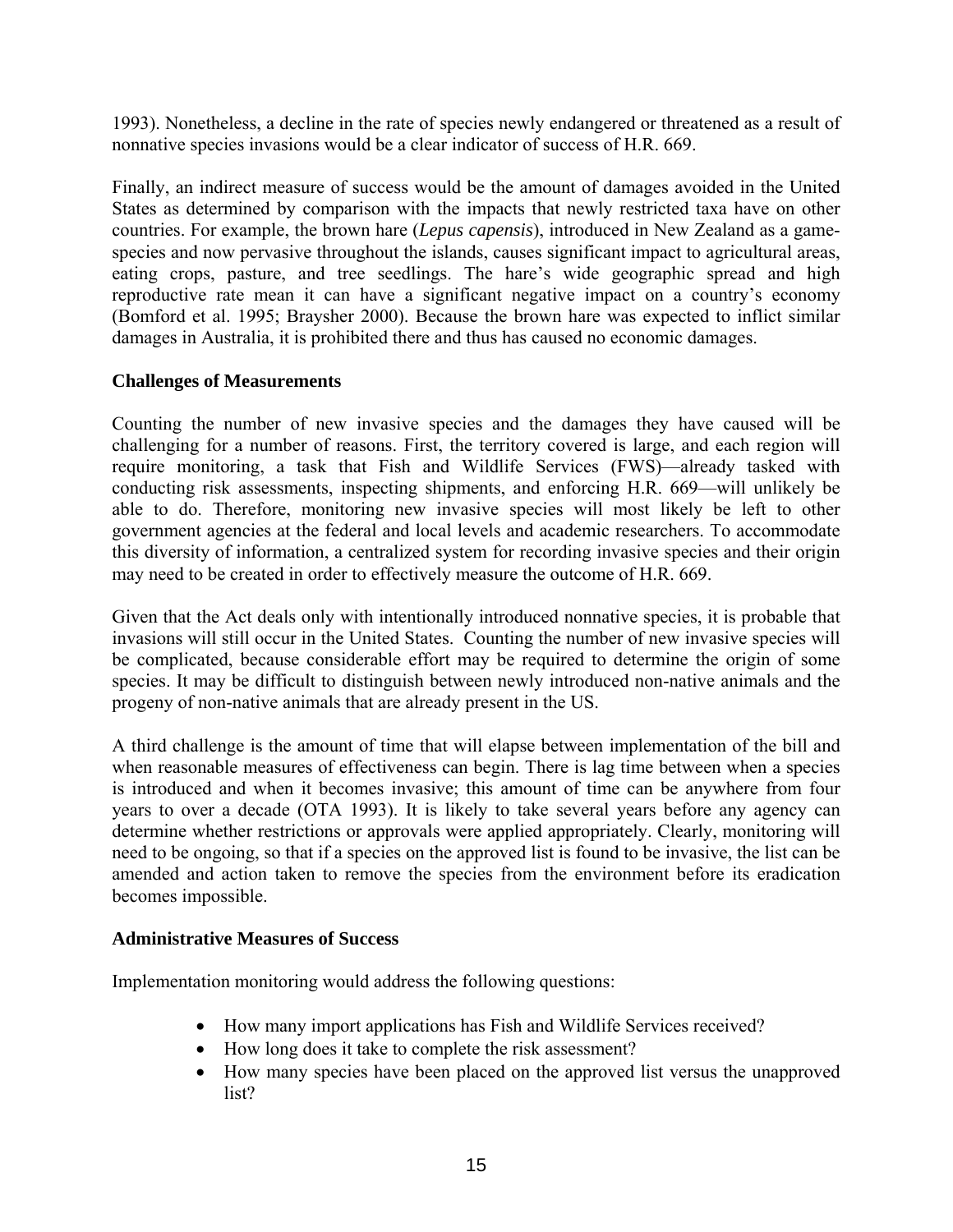• Are the funds available sufficient to conduct risk assessments?

The number of species evaluated during the initial 36-month period in which the FWS must publish the lists, would likely be the first indicator of success if H.R. 669 is passed. The FWS cites lack of funding for conducting the risk assessment as one of the key problems of H.R. 669 (Fraser, 2009). An essential question will be whether the FWS can conduct risk assessments for all species applications with the amount of funding allocated.

The length of time between when an application is submitted and when the species is placed on a list should also be measured. During this time period, FWS would need to conduct the risk assessment, publish the initial finding, and allow for public comment and then revision, as necessary (Bill H.R. 669). Gary Fraser of the FWS cites the need for a streamlined process of risk evaluation as a major problem of the bill (2009).

## **The Lacey Act: A Comparison**

While the list of injurious species under the Lacey Act is almost certain to be much shorter than the unapproved list under H.R. 669, a recent study assessing the effectiveness of the Lacey Act is useful for informing how a monitoring program under H.R. 669 may work. To determine whether the Lacey Act prevents the establishment or spread of invasive species, Fowler and colleagues (2007) first had to determine whether the taxa on the injurious list were found in the United States prior to listing. This task proved to be difficult, as no central database exists that tracks nonnative species in the United States, when they arrived, or through what mechanism they were introduced. The scientists therefore relied on three separate databases, as well as historical documents, to determine whether the taxa on the injurious list were found in the United States (Fowler et al. 2007). In order to quickly assess whether H.R. 669 is accomplishing its goal, thorough recordkeeping would be essential.

Of the twenty-four individual species, genera, or families currently listed as injurious under the Lacey Act, only seven were found not to be in the continental United States prior to listing, and, somewhat remarkably, none have become established since. While it is tempting to interpret this finding as evidence of the absolute effectiveness of an unapproved list, whether there is a causal relationship between being listed under the Lacey Act and the lack of establishment of the listed species is unclear. Other factors, such as low commercial potential or unsuitable conditions for establishment, may have precluded establishment without the proscription of the Lacey Act (Fowler et al. 2007). This complication demonstrates the inherent uncertainty of the unapproved list. Because it is impossible to know with 100 percent certainty that a particular species would be invasive if allowed into the United States, it will also be difficult to ascertain whether a species on the unapproved list is correctly categorized. Thus, even if careful documentation and monitoring takes place, outcome measurements will necessarily be uncertain.

## **Conclusion**

The United States is home to a rich web of native flora and fauna that combine to create diverse ecosystems. These natural resources provide not only direct economic benefits, but also recreational opportunities and ecosystem services that are less quantifiable but immensely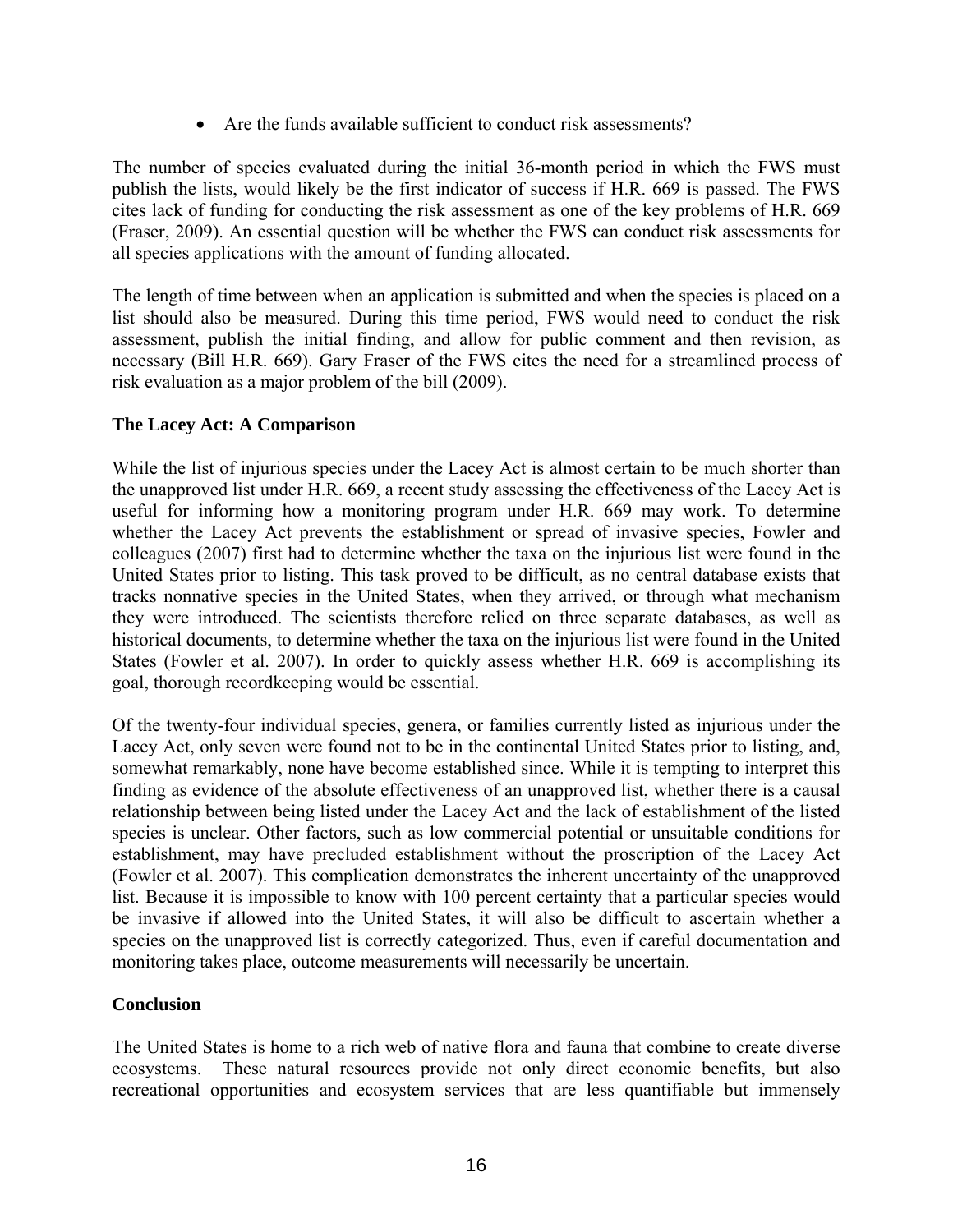valuable. Human health is also closely tied to the state of our environment. The invasion of non-native species threatens these important natural resources and human health. However, the legislation currently in place is woefully inadequate in addressing these threats. H.R. 669 presents an innovative, proactive solution that prevents the introduction and establishment of nonnative species that have the potential to cause harm. The Act will likely be difficult to implement because of the large number of nonnative wildlife species currently in trade domestically and internationally and the lack of available resources to identify and control them. Establishing the metrics needed to assess the effectiveness of the Act may also be difficult. Despite these potential hurdles, H.R. 669 provides wildlife managers with a powerful tool with which to defend our nation's natural resources and protect human health from nonnative invasive species.

## **Works Cited**

Biosecurity New Zealand. 2006. Risk Analysis Procedures. 1: 1-104.

Bomford, M., Newsome, A. and O'Brien, P. 1995. Solutions to feral animal problems: ecological and economic principles. In R. Bradstock, T. Auld, D. Keith, R. Kingsford, D. Lunney and D. Siversen (Ed.), *Conserving Biodiversity: Threats and Solutions*. Chipping Norton, NSW: Surrey Beatty and Sons: 202-209.

Braysher, M. 2000. Development of an Alert List for Alien Mammals and Reptiles. Environment Australia: 71.

Brown, L.N. 1975. Ecological relationships and breeding of the nutria *(Myocastor coypus)* in the Tampa, Florida area. J. Mamm. 56:928-930.

Callaway, R. M., & Aschehoug, E. T. 2000. Invasive Plants Versus Their New and Old Neighbors: a Mechanism for Exotic Invasion. Science *290*: 521-522.

Carlsson, N. O., & Lacoursiere, J. O. 2005. Herbivory on Aquatic Vascular Plants by the Introduced Golden Apple Snail (Pomacea canaliculata) in Lao PDR. Biological Invasions **7**: 233-241.

Carlsson, N. O., Bronmark, C., & Hansson, L.-A. 2004. Invading Herbivory: the Golden Apple Snail Alters Ecosystem Functioning in Asian Wetlands. Ecology **85**(6): 1575-1580.

Cowie, R. H. 2002. Apple Snails as Agricultural Pests. Pages 145-192 *in* G. Barker ed., Molluscs as Crop Pests. Cary, NC: CABI Publishing.

Cox, C. B., & Moore, P. D. 2005. Biogeography: An Ecological and Evolutionary Approach (Seventh Edition ed.). Malden, MA: Blackwell Publishing.

Du, L., Davies, J., Chen, X., Cui, G., & Yang, J. 2007. A Record of the Invasive Golden Apple Snail Pomacea canaliculata (Lamarck 1819) at Black Dragon Spring, Dianchi Basin. Zoological Research **28**(3): 325-238.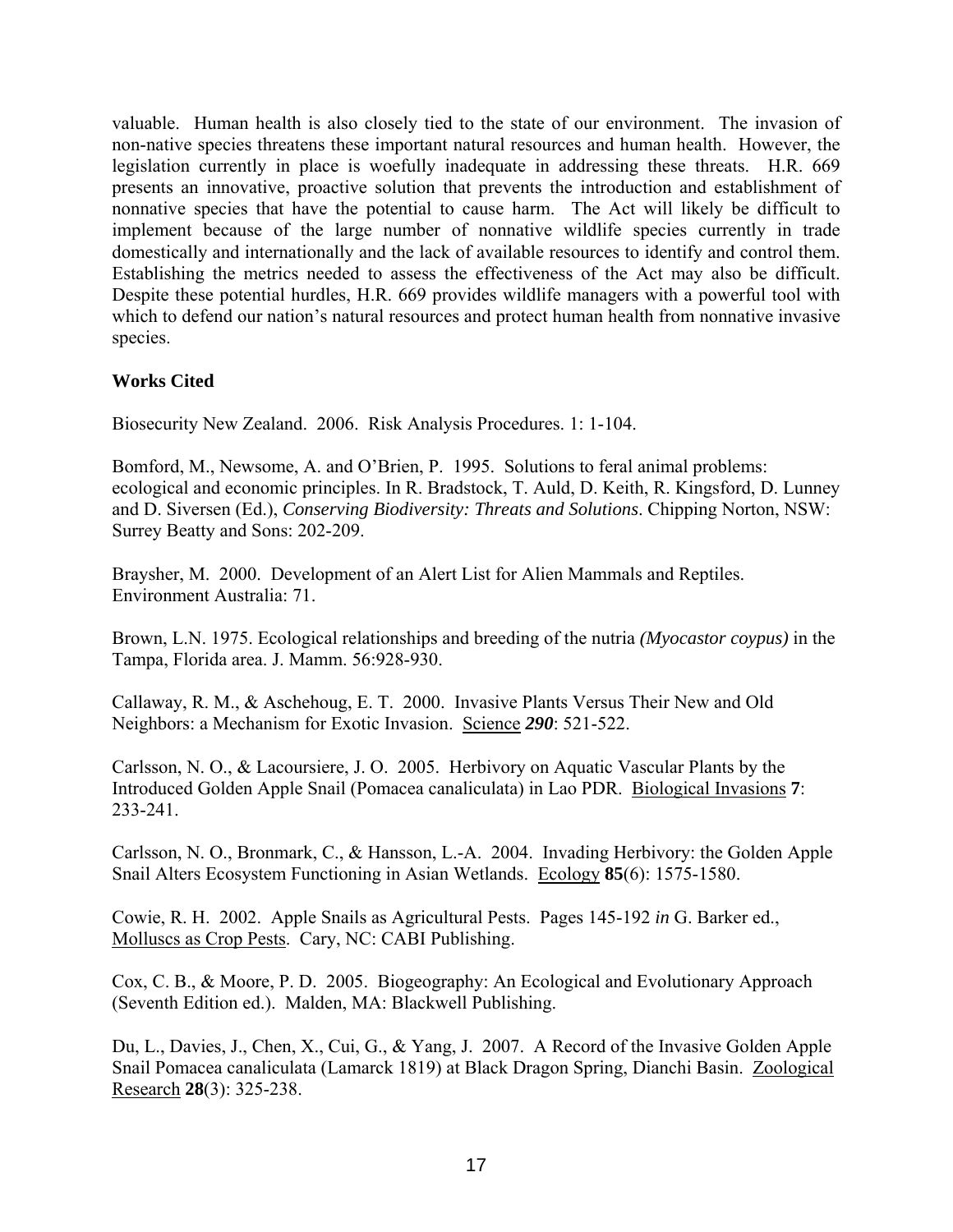Evans, J. 1970. About nutria and their control. U.S. Department of Interior Bureau of Sport Fisheries and Wildlife. Denver, 65.

Fowler, A. J., D. M. Lodge, and J, F. Hsia. 2007. Failure of the Lacey Act to protect US ecosystems against animal behaviors. *Frontiers in Ecology and the Environment*. **5**:353-357.

Frazer, G. 2009. Testimony of Gary Frazer, Assistant Director for Fisheries and Habitat Conservation, U.S. Fish and Wildlife Service, Department of the Interior, before the House Natural Resources Subcommittee on Insular Affairs, Oceans, and Wildlife Regarding H.R. 669, the Nonnative Wildlife Invasion Prevention Act, 111th Congress Sess.

Grosholz, E. D., & G. M. Ruiz. 1996. Predicting the Impact of Introduced Marine Species: Lessons from the Multiple Invasions of the European Green Crab *Carcinus maenas*. *Biological Conservation* 78: 59-66.

Guarner, J., Johnson, B.J., Paddock, C.D., Shieh, W., Goldsmith, C.S., Reynolds, M.G., Damon, I.K., Regenery, R.L., Zaki, S.R. 2004. Monkeypox Transmission and Pathogenesis in Prairie Dogs. *Emerging Infectious Diseases* **10**(3): 426 – 431.

Hays, W. and S Conant. 2007. Biology and Impacts of Pacific Island Invasive Species. 1. A Worldwide Revied of Effects of the Small Indian Mongoose, *Herpestes javanicus*. Pacific Science 61:3-16.

Holway, David A. and Andrew V. Suarez. 1999. "Animal behavior: an essential component of invasion biology." Tree **14**: 328-330.

Jenkins, P., K. Genovese, H. Ruffler, et al. "Broken Screens: The Regulation of Live Animal Imports in the United States." Washington, D.C.: Defenders of Wildlife, 2007.

Jeschke, J.M., and Strayer, D. L. 2005. Invasion Success of vertebrates in Europe and North America. *Proceedings of the National Academy of Sciences* **102** (20): 7198 – 7202.

Keane, R. M., & Crawley, M. J. 2002. Exotic Plant Invasions and the Enemy Release Hypothesis. Trends in Ecology & Evolution **17**(4): 164-170.

Kennedy, T. A., Naeem, S., Howe, K. M., Knops, J. M., Tilman, D., & Reich, P. 2002. Biodiversity as a Barrier to Ecological Invasion. Nature **417**:636-638.

Kolar, C.S., and D. M. Lodge. 2001. Progress in invasion biology: Predicting invaders. Trends in Ecology & Evolution **16**(4): 199-204.

Lovell, S. J., S.F. Stone, and L. Fernandez. (2006). The Economic Impacts of Aquatic Invasive Species: A Review of the Literature. *Agricultural and Resource Economics Review, 35*(1), 195- 208.

Miller, Marc L. 2003. Harmful Invasive Species: Legal Responses. Environmental Law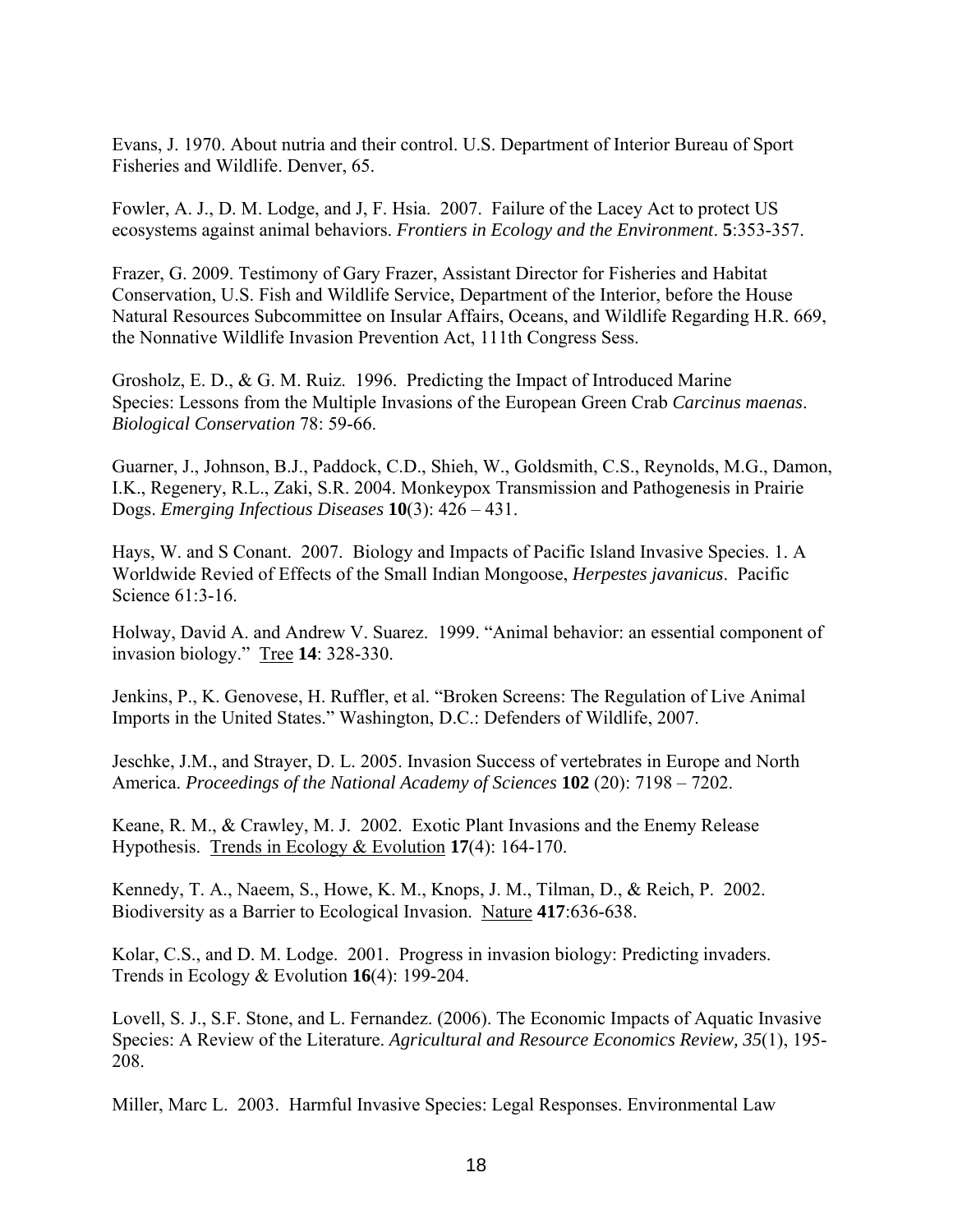Institute. Atlanta, Georgia, United States.

Moulton, M. P., and Sanderson, J. 1999. Wildlife issues in a changing world. Ed. 2. CRC Press, Boca Raton, Florida, USA.

Moyle, P. B., & P. M. Michael. 2006. Predicting invasion success: freshwater fishes in California as a model. BioScience **56**(6): 515-524.

Naylor, R. 1996. Invasions in Agriculture: Assessing the Cost of the Golden Apple Snail in Asia. Ambio **25**(7): 443-448.

Nutria - Invasive Species in the Chesapeake Bay Watershed Workshop. 2002. URL http://www.mdsg.umd.edu/issues/restoration/non-natives/workshop/nutria.html. Retrieved 8 August 2009.

OTA. 1993. *See* U.S. Congress, Office of Technology Assessment.

Peterson, A. T. 2003. Predicting the Geography of Species Invasions Via Ecological Niche Modeling. *The Quarterly Review of Biology* 78(4): 419-433.

Peterson, A. T., & D. A. Vieglais. 2001. Predicting Species Invasions Using Ecological Niche Modeling: New Approaches from Bioinformatics Attack a Pressing Problem. *BioScience*  51(5): 363-371.

Pimentel, D. 1955. Biology of the Indian Mongoose in Puerto Rico. Journal of Mammalogy 36:62-68.

Pimentel, David, Rodolfo Zuniga, and Doug Morrison. 2005. Update on the environmental and economic costs associated with alien-invasive species in the United States. Ecological Economics 52: 273-288.

Pimentel, D., L. Lach, R. Zuniga, and D. Morrison. 2000. Environmental and Economic costs of nonindigenous species in the United States. BioScience **50**(1): 53-65.

Ricciardi, A., & J. B. Rasmussen. 1998. Predictiong the identity and impact of future biological invaders: A Priority for Aquatic Resource Management. *Canadian Journal of Fisheries and Aquatic Sciences* 55: 1759-1765.

Rodda, G. H. and Savidge, J.A. 2007. Biology and impacts of Pacific island invasive species. 2. Boiga irregularis, the Brown Tree Snake (Reptilia: Colubridae). Pacific Science 61: 307- 324.

Sakai, Ann K., Fred W. Allendorf, Jodie S. Holt, David M. Lodge, Jane Molofsky, Kimberly A. With, Syndallas Baughman, Robert J. Cabin, Joel E. Cohen, Norman C. Ellstrand, David E. McCauley, Pamela O'Neil, Ingrid M. Parker, John N. Thompson, and Stephen G. Weller. 2001. "The population biology of invasive species." Annual Review of Ecology and Systematics **32**: 305-332.